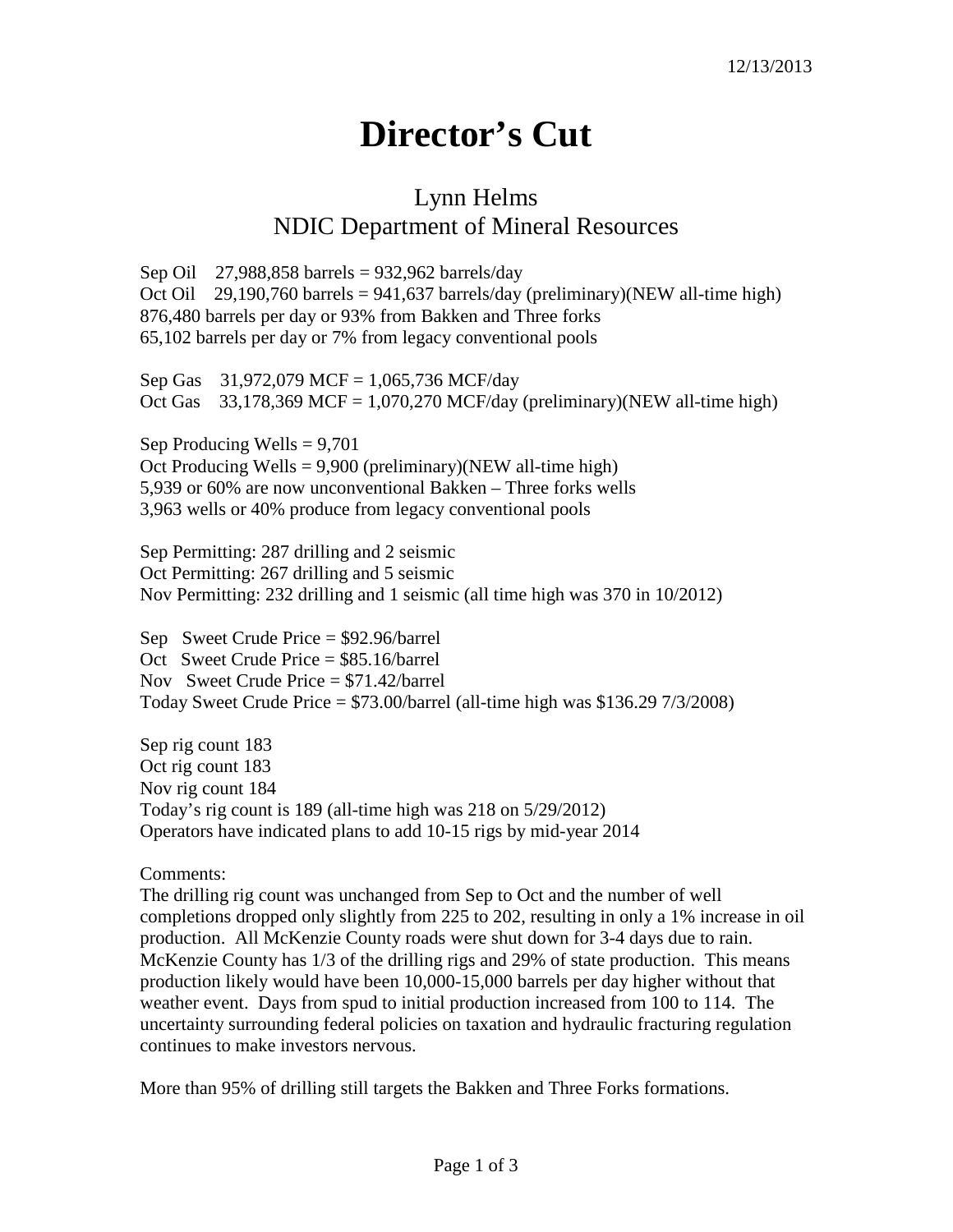We estimate that at the end of Oct there were about 460 wells waiting on completion services, a decrease of 40.

Crude oil take away capacity is expected to be adequate as long as rail deliveries to coastal refineries keep growing.

Rig count in the Williston basin is increasing slowly. Utilization rate for rigs capable of +20,000 feet remains about 90%, and for shallow well rigs (drill to 7,000 feet or less) about 60%.

Drilling permit activity was down in October and November as operators begin winter operations. The goal is to maintain a sufficient permit inventory to accommodate multiwell pads through the end of load restrictions in 2014 as well as the time required to deal with federal hydraulic fracturing rules if required.

The number of rigs actively drilling on federal surface in the Dakota Prairie Grasslands remains at 0.

Activity on the Fort Berthold Reservation is as follows 20 drilling rigs (9 on fee lands and 11 on trust lands) 309,707 barrels of oil per day (121,986 from trust lands & 187,721 from fee lands) 1,076 active wells (781 on trust lands & 295 on fee lands) 127 wells waiting on completion 317 approved drilling permits (284 on trust lands & 33 on fee lands) 2,314 additional potential future wells (1,473 on trust lands & 841 on fee lands)

Seismic activity is steady with 5 surveys active/recording, 0 remediating, 1 suspended, and 3 permitted. There are now 4 buried arrays in North Dakota for monitoring and optimizing hydraulic fracturing.

North Dakota leasing activity is very low, consisting mostly of renewals and top leases in the Bakken - Three Forks area.

US natural gas storage is now 3% below the five-year average indicating gradually increasing prices in the foreseeable future. North Dakota shallow gas exploration may be economic at future gas prices.

The price of natural gas delivered to Northern Border at Watford City is up \$0.60 to \$3.67/MCF. This results in a current oil to gas price ratio of 19:1. The percentage of gas flared is down 1% to 28%. The historical high was 36% in 09/2011.

Draft BLM regulations for hydraulic fracturing on federal lands were published last year. BLM received over 177,000 comments and withdrew the rule. A new proposed rule was published in the federal register on 5/24/2013 and the comment period ended 8/23/2013.